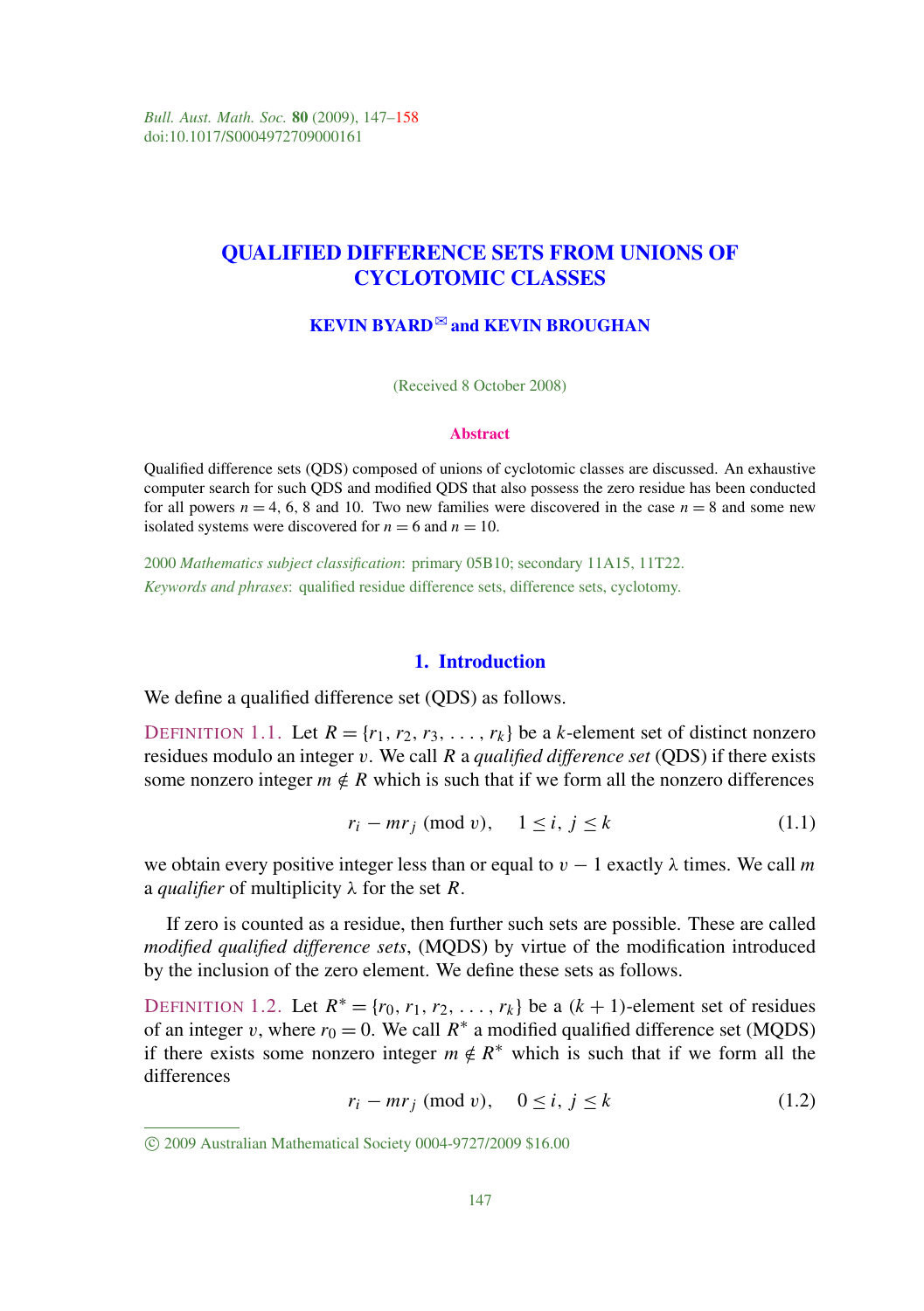we obtain every positive integer less than or equal to  $v - 1$  exactly  $\lambda$  times and zero exactly once. We call *m* a *qualifier* of multiplicity  $\lambda$  for the set  $R^*$ .

When QDS and MQDS are generated from *n*th-power residues of a prime  $v =$  $p = nk + 1$  with *n* a positive integer, we obtain the special cases of qualified residue difference sets (QRDS) and modified qualified residue difference sets (MQRDS) respectively. These sets were introduced by Jennings and Byard [\[10,](#page-11-0) [11\]](#page-11-1).

QDS and MQDS have similar properties to the residue difference sets and modified residue difference sets respectively, which were discussed in detail in 1953 by Lehmer [\[13\]](#page-11-2). All four classes of set possess similarly attractive properties. In particular when mapped onto a binary (0, 1) array, they possess a two-valued correlation function (see Equations  $(A.1)$ – $(A.3)$  in the appendix). This property suggests potential applications in areas such as image formation  $[4, 5, 17]$  $[4, 5, 17]$  $[4, 5, 17]$  $[4, 5, 17]$  $[4, 5, 17]$ , signal processing [\[15\]](#page-11-6) and aperture synthesis [\[12\]](#page-11-7).

In his subsequent extensive survey, Hall [\[7\]](#page-11-8) extended the notion of 'residue difference sets' and discovered a new family of difference set that can be created from a union of sixth-power *cyclotomic classes*, where we define the *n*th-power cyclotomic class  $C(c_i)$  for the prime *p*, by

<span id="page-1-0"></span>
$$
C(c_i) \equiv \{g^{un+c_i} \pmod{p} \mid 0 \le u \le f - 1\}
$$
 (1.3)

where  $p = nf + 1$  and g is a primitive root of p. Hall discovered that the union of those sixth-power cyclotomic classes with indices congruent to 0, 1 and 3 modulo 6 form a difference set when *p* is of the form  $p = 4\alpha^2 + 27$  (integer  $\alpha$ ), for an appropriate choice of primitive root *g*, such that  $ind_e 3 = 1$ . In this paper we demonstrate the existence of QDS and MQDS that are similarly composed of unions of cyclotomic classes. These sets are defined as follows.

DEFINITION 1.3. Let  $p = nf + 1$  be a prime and  $k = tf$ . Let  $C = \{c_1, c_2, ..., c_t\}$ be a set of *t* residue classes that are all distinct modulo *n*. Now let *R* be the *k*-element set consisting of the union of *n*th-power cyclotomic classes derived from the set *C* as

$$
R = \{r_i \mid 1 \le i \le k\} = C(c_1) \cup C(c_2) \cup \dots \cup C(c_t)
$$
 (1.4)

and let  $R^*$  be the  $(k + 1)$ -element set, defined by

$$
R^* = \{r_i \mid 0 \le i \le k\} = R \cup \{0\}, \quad r_0 = 0 \tag{1.5}
$$

where  $C(c_i)$  is defined by congruence [\(1.3\)](#page-1-0). Then *R* is a QDS if, for a suitable choice of qualifier  $m$ , the conditions in Definition [1.1](#page-0-0) are satisfied, and  $R^*$  is a MQDS if, for a suitable choice of qualifier *m*, the conditions of Definition [1.2](#page-0-1) are satisfied.

The purpose of this article is to describe the results of an exhaustive search for QDS and MQDS created from the unions of cyclotomic classes for the cases  $n = 4, 6, 8$ and 10.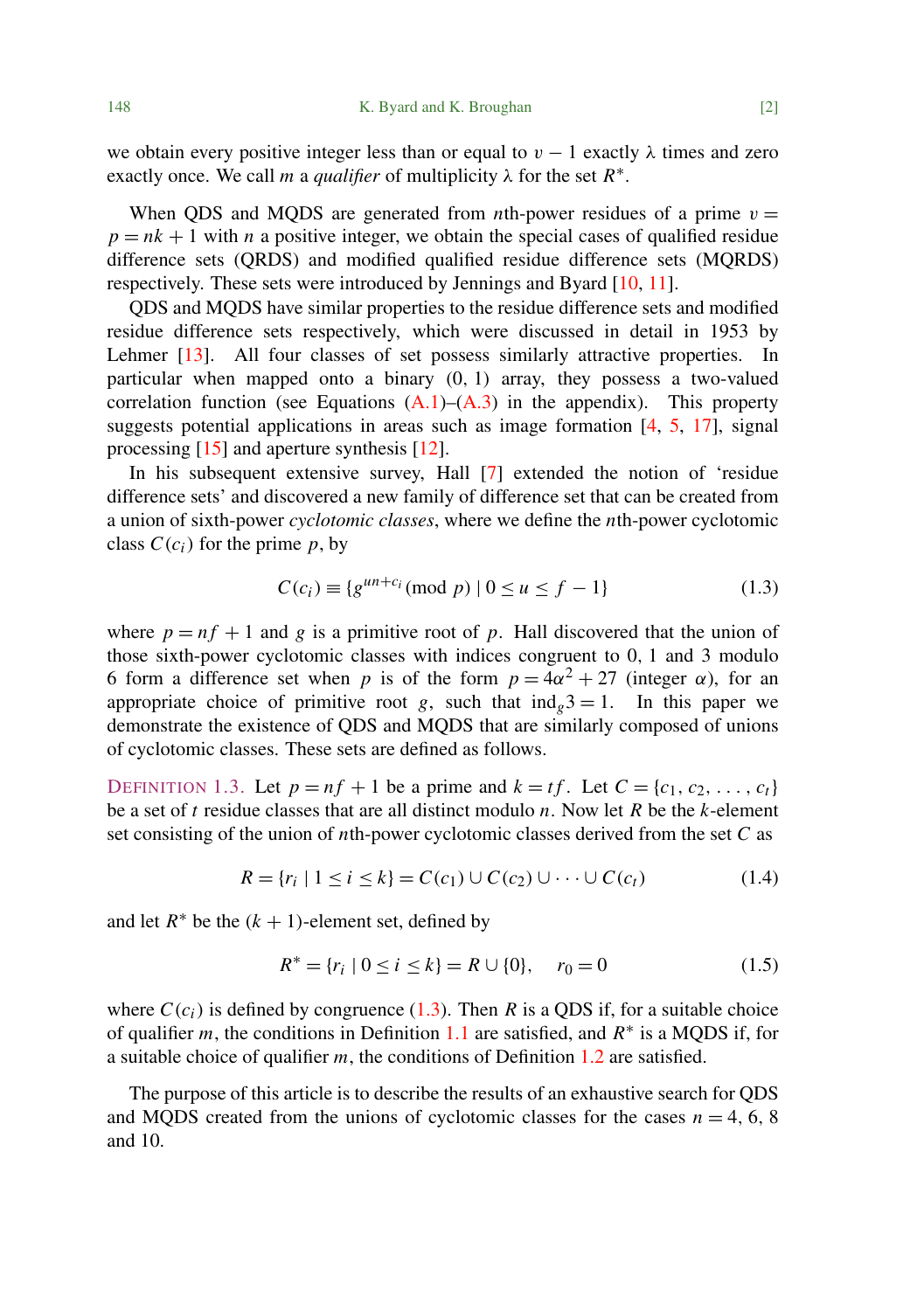#### 2. Residue classes and cyclotomic constants

Let  $p = nf + 1$  be a prime and g a primitive root of p. An integer N is said to be in *residue class i* if the following congruence holds for some integer *u*:

$$
N \equiv g^{un+i} \pmod{p}.
$$
 (2.1)

The *cyclotomic constant* (*i*, *j*) denotes the number of solutions to the congruence

<span id="page-2-0"></span>
$$
g^{un+i} + 1 \equiv g^{vn+j} \pmod{p} \tag{2.2}
$$

where  $0 \le i, j \le n - 1$  and  $0 \le u, v \le f - 1$ . The following further results, due to Dickson [\[6\]](#page-11-9), are required too:

<span id="page-2-5"></span><span id="page-2-3"></span>
$$
(i, j) = (i + \gamma_1 n, j + \gamma_2 n)
$$
\n(2.3)

where  $\gamma_1$  and  $\gamma_2$  are integers,

$$
(i, j) = (n - i, j - i) = (-i, j - i) \text{ for all } f,
$$
\n(2.4)

$$
(i, j) = (j, i) \quad \text{if } f \text{ is even.} \tag{2.5}
$$

# <span id="page-2-6"></span>3. Theory

In order to investigate whether QDS and MQDS can be generated from unions of cyclotomic classes, it is necessary to determine how often the nonzero differences occur between the elements of sets of different cyclotomic classes. This can be done as follows, using an approach similar to that adopted by Hall [\[7\]](#page-11-8) and a further search for residue difference sets or order  $n = 10$  conducted by Hayashi [\[9\]](#page-11-10). Following [\(1.1\)](#page-0-0), consider the congruence

<span id="page-2-2"></span>
$$
Y - mX \equiv d \pmod{p} \tag{3.1}
$$

where *Y* is in residue class *j*, *X* is in residue class *i*, *m* is in residue class  $\sigma \neq 0$  and *d* is in residue class *s*. Using these conditions, we get

$$
g^{An+j} - g^{Bn+i+\sigma} \equiv g^{\kappa n+s} \pmod{p}
$$

where *A*, *B* and  $\kappa$  are integers. Multiplying this congruence by  $g^{-\kappa n-s}$  and rearranging gives

<span id="page-2-1"></span>
$$
g^{B'n+i+\sigma-s} + 1 \equiv g^{A'n+j-s} \pmod{p}
$$
 (3.2)

where  $A'$  and  $B'$  are also integers. Now by the cyclotomic constant Equation [\(2.2\)](#page-2-0), we see that congruence [\(3.2\)](#page-2-1), and hence congruence [\(3.1\)](#page-2-2), has  $(i + \sigma - s, i - s)$ solutions. This enables us to calculate how often each difference *d* arises from congruence [\(3.1\)](#page-2-2), which is derived from different *n*th-power cyclotomic classes. For the set of residue classes  $C = \{c_1, c_2, \ldots, c_t\}$ , the general equation for the number  $N(s)$  of times the difference *d* in residue class *s* occurs is given by

<span id="page-2-4"></span>
$$
N(s) = \sum_{i \in C} \sum_{j \in C} (i + \sigma - s, j - s).
$$
 (3.3)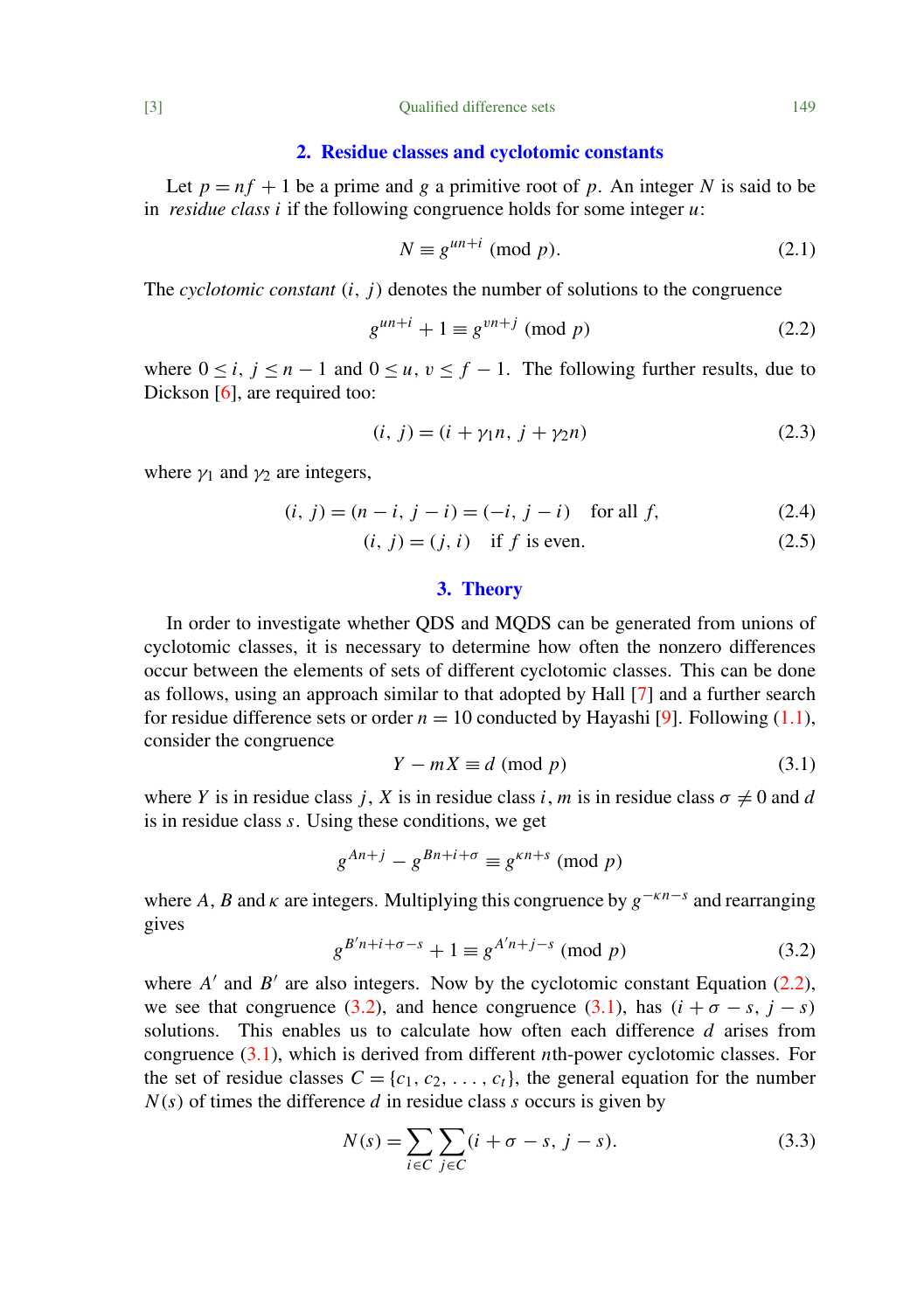150 K. Byard and K. Broughan [4]

Note by [\(2.3\)](#page-2-3) that  $N(s + \gamma n) = N(s)$  for integer  $\gamma$ . As there are  $n - 1$  residue classes, then there are at most  $n - 1$  different values for  $N(s)$ , although in practice some of the values of  $N(s)$  will repeat for different values of  $s$ . If conditions can be determined that make each value of  $N(s)$  equal, then a QDS will result. If no such conditions exist, there will be no corresponding QDS.

In the case of a MQDS, the residue 0 is added to the union of cyclotomic classes. Here we denote the set of residue classes by  $C = \{c_1, c_2, \ldots, c_t\}_0$ . In this case we need to consider the two additional differences:

<span id="page-3-1"></span><span id="page-3-0"></span>
$$
Y - 0 \equiv d \pmod{p},\tag{3.4}
$$

$$
0 - mX \equiv d \pmod{p}.
$$
 (3.5)

For congruence [\(3.4\)](#page-3-0) we have  $Y \equiv d$  and so d, which is in residue class s, also is in residue class *j*. Therefore  $j = s$  and hence  $s \in C$ . This means that we need to add 1 to the summation  $N(s)$  in [\(3.3\)](#page-2-4) if  $s \in C$ . Congruence [\(3.5\)](#page-3-1) is a little more complicated. Here we have  $(-1)(mX) \equiv d$  and  $mX$  is in residue class  $\sigma + i$ . Now

<span id="page-3-2"></span>
$$
(-1) \equiv g^{(p-1)/2} \equiv g^{nf/2} \equiv \begin{cases} g^{n(f/2)} & \text{if } f \text{ is even,} \\ g^{n(f-1)/2 + n/2} & \text{if } f \text{ is odd.} \end{cases}
$$
(3.6)

Therefore if *f* is even, then −1 is in residue class 0. In this case, by Equation [\(3.5\)](#page-3-1), *d*, which is in residue class *s*, is also in residue class  $\sigma + i + 0$  (that is the residue class of  $-mX$ ). Therefore  $i = s - \sigma$  and so we must add 1 to the summation for  $N(s)$  in Equation [\(3.3\)](#page-2-4) if  $s - \sigma \in C$ . If f is odd, then by [\(3.6\)](#page-3-2) – 1 is in residue class  $n/2$ . Here, by [\(3.5\)](#page-3-1), *d*, which is in residue class *s*, is also in residue class  $\sigma + i + n/2$ . Therefore,  $i = s - \sigma - n/2$  and so we must add 1 to the summation for  $N(s)$  in Equation [\(3.3\)](#page-2-4) if  $s - \sigma - n/2 \in C$ .

Equation [\(3.3\)](#page-2-4) has been applied to the cases  $n = 4, 6, 8$  and 10 to determine if any QDS or MQDS composed of unions of cyclotomic classes exist. In each case, an exhaustive computer search has been completed for the range  $1 < \sigma < n - 1$ , for *f* odd and *f* even (note that  $\sigma = 0$  corresponds to difference sets, which is not the subject of this study).

An important type of equivalence between the sets is the concept of 'complementary' sets. This is a familiar notion in the study of difference sets (see, for example, Baumert [\[2,](#page-11-11) pp. 2–3]) and the same applies to QDS and MQDS. If *R* is a QDS, then the set  $R^* = \{Z_p\} - \{R\}$  is a MQDS which is the complement of *R*, that has the same qualifier *m*. Stated differently, if *C* is the set of residue classes that give a QDS, then  $C^* = \{Z_n\} - \{C\}$  is the set of residue classes that, with the residue zero, gives the corresponding complementary MQDS. The detailed analysis of this point is given in the appendix. Because of this equivalence, it is only necessary to analyse cases where  $t \leq n/2$ .

For each value of *n*, there are many other equivalent cases that arise due to the following two isomorphisms. Firstly, assume that  $C = \{c_1, c_2, \ldots, c_t\}$  is a set of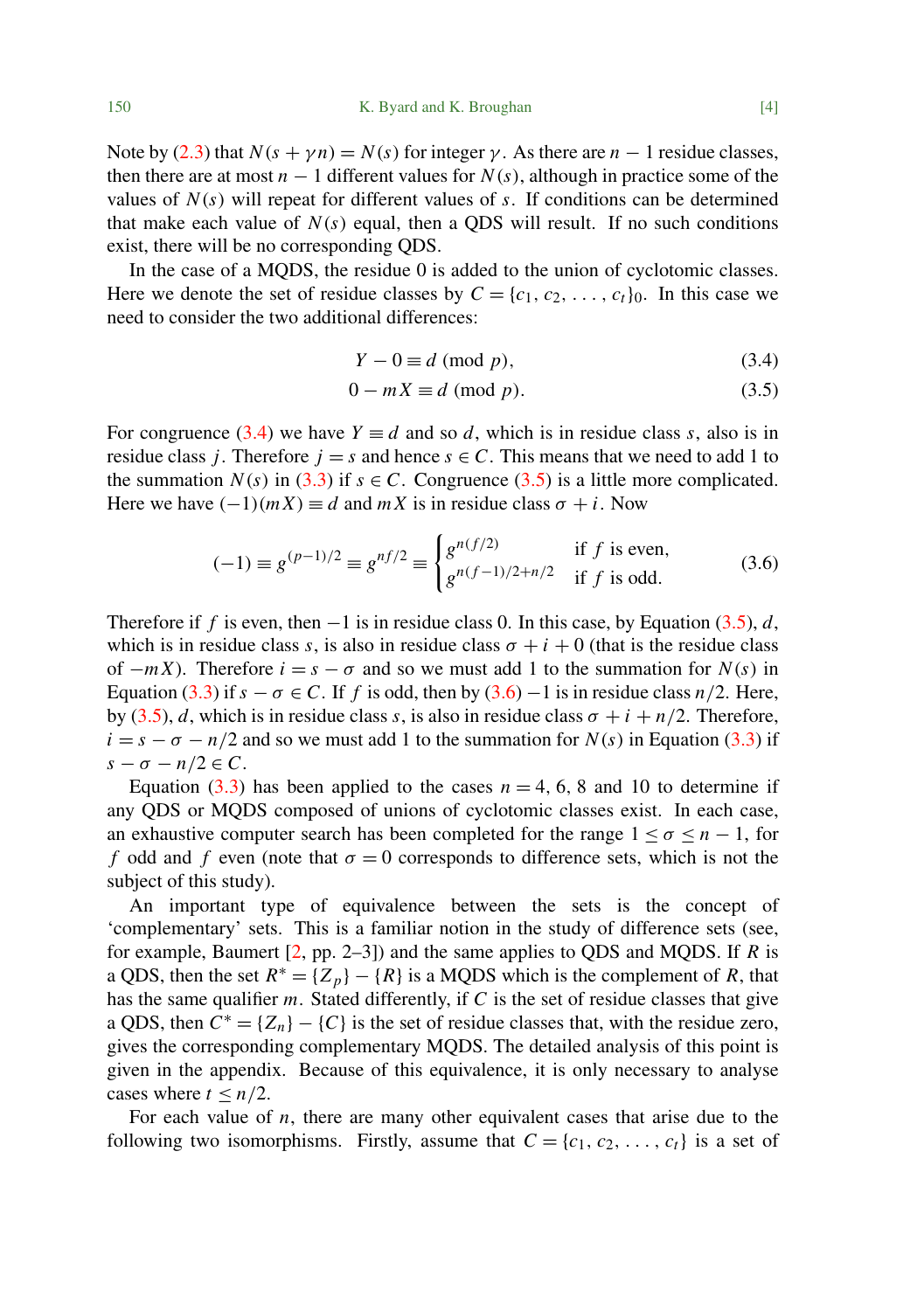residue classes that produces a QDS. Therefore, congruence  $(3.1)$  and  $(3.3)$  lead to values of  $N(s)$  that are equal for all *s*. Now consider the set  $C' = \{c_1 + q, c_2 + q\}$  $q, \ldots, c_t + q$  for some integer *q*. Using Equation [\(3.3\)](#page-2-4) the summation  $N(s)$  for the set  $C'$  is as follows:

$$
N(s) = \sum_{i \in C'} \sum_{j \in C'} (i + \sigma - s, j - s)
$$
  
= 
$$
\sum_{i \in C} \sum_{j \in C} (i + q + \sigma - s, j + q - s)
$$
  
= 
$$
\sum_{i \in C} \sum_{j \in C} (i + \sigma - [s - q], j - [s - q])
$$
  
= 
$$
N(s - q).
$$
 (3.7)

Now, since each value of  $N(s)$  is equal for C then the same values for  $N(s - q)$ will result for the set *C'*. Therefore, if  $C = \{c_1, c_2, \ldots, c_t\}$  is a set of residue classes that gives a QDS, then the set  $C' = \{c_1 + q, c_2 + q, \ldots, c_t + q\}$  will also give an isomorphic QDS. In the case of MQDS,  $R^*$ , the same argument applies. If  $C = \{c_1, c_2, \ldots, c_t\}$  is a set of residue classes that produces a MQDS then  $C^* = \{Z_n\} - \{C\}$  will give a complementary QDS.

Secondly assume that  $C = \{c_1, c_2, \ldots, c_t\}$  is a set of residue classes that, using the primitive root *g*, gives a QDS. Choose one of these classes, say *c*, and let *C*(*c*) be the corresponding cyclotomic class. Therefore, by congruence  $(1.3)$  we have

<span id="page-4-0"></span>
$$
C(c) \equiv \{g^{un+c} \pmod{p} \mid 0 \le u \le f - 1\}.
$$
 (3.8)

Now, let  $g_1$  be another primitive root of  $p$ , where

$$
g_1^z \equiv g \pmod{p} \tag{3.9}
$$

where *z* must be prime to  $p - 1 = nf$ . Substituting this into [\(3.8\)](#page-4-0) gives

<span id="page-4-1"></span>
$$
C(c) \equiv \{g_1^{zun+zc}\} \equiv \{g_1^{zc}(g_1^n)^{uz} \pmod{p} \mid 0 \le u \le f - 1\}.
$$
 (3.10)

Now, because the integers  $u: 0 \le u \le f-1$  form a complete residue system modulo  $f$ , then because  $z$  is prime to  $f$  (which is the case, since  $z$  must be prime to *nf*), the integers  $uz: 0 \le u \le f - 1$  also form the same reduced residue system. Therefore, congruence [\(3.10\)](#page-4-1) becomes

<span id="page-4-2"></span>
$$
C(c) \equiv \{g_1^{zc}(g_1^n)^u\} \equiv \{g_1^{un+zc} \pmod{p} \mid 0 \le u \le f - 1\}.
$$
 (3.11)

Comparing [\(3.8\)](#page-4-0) with [\(3.11\)](#page-4-2) shows that a QDS derived from  $C = \{c_1, c_2, \ldots, c_t\}$  and primitive root *g* will be the same as that derived from  $C = \{zc_1, xc_2, \ldots, xc_t\}$  and primitive root  $g_1$  where  $g_1^z \equiv g \pmod{p}$ . In the case of a MQDS, the same argument evidently applies.

The results below are given up to equivalence, either by complementary sets or isomorphism. A major positive result was revealed in the case  $n = 8$ , This, therefore, is where we begin.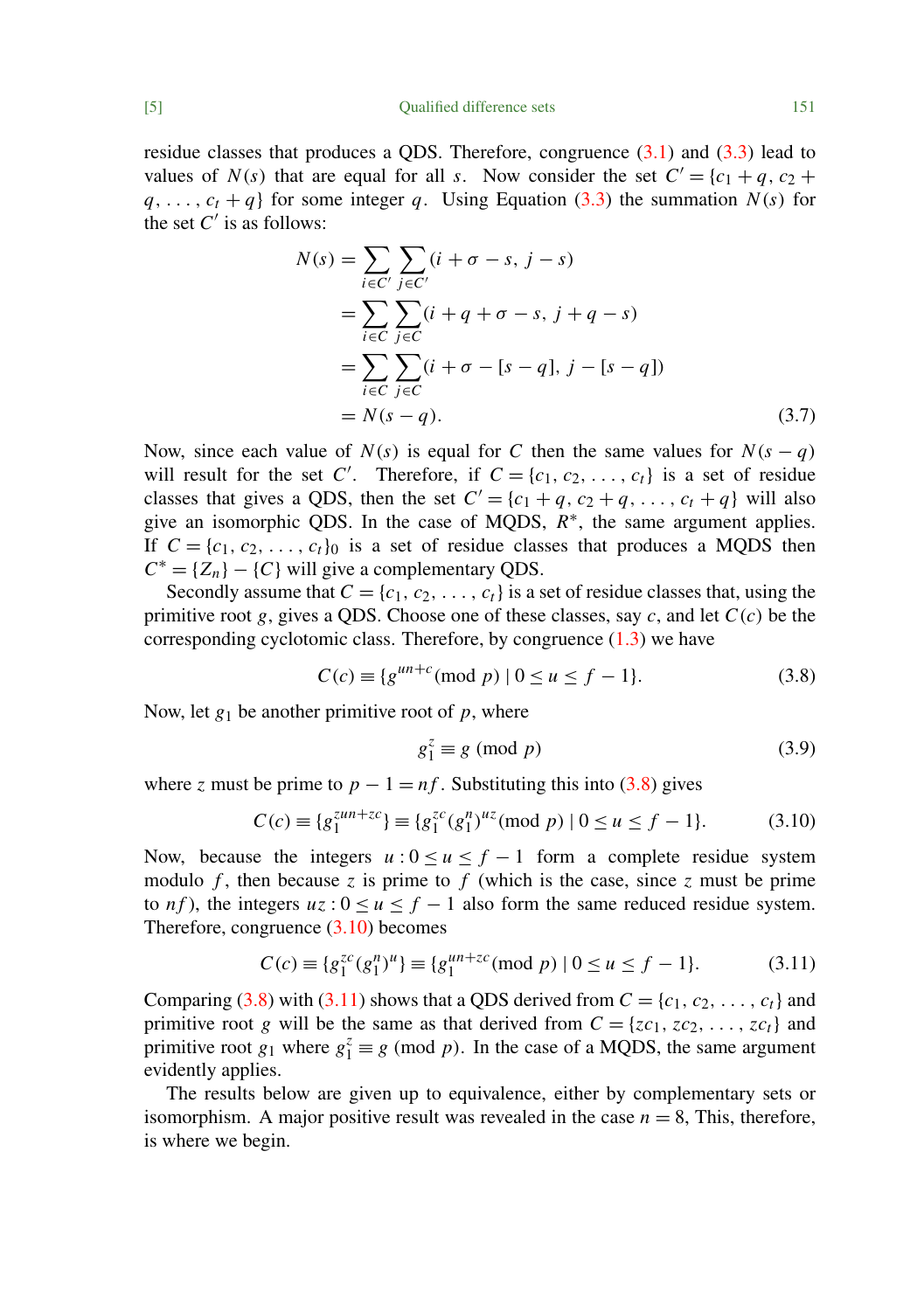## 4. Results for  $n = 8$

In this section we prove the following theorem.

<span id="page-5-3"></span>THEOREM 4.1. *Qualified difference sets created from the union of eighth-power cyclotomic classes*  $C = \{0, 1\}$  *exist for all primes of the form*  $p = 64z^4 + 128z^3 +$  $144z^2 + 80z + 17$  *and*  $p = 64z^4 + 48z^2 + 1$  *where z is an integer. All other unions of eighth-power cyclotomic classes are isomorphic to either of these cases or to previously known QDS, MQDS or residue difference sets.*

PROOF. For the case  $n = 8$ , we need to consider the additional condition of whether 2 is either a biquadratic (that is fourth-power) residue or a biquadratic nonresidue of *p*. In order to demonstrate the computational methods used, a detailed analysis follows, for the case when f is even,  $t = 2$ ,  $C = \{0, 1\}$ ,  $\sigma = 4$  and 2 is a biquadratic nonresidue of *p*.

For  $C = \{0, 1\}$  and  $\sigma = 4$ , Equation [\(3.3\)](#page-2-4), along with Equations [\(2.3\)](#page-2-3), [\(2.4\)](#page-2-5) and  $(2.5)$ , gives the following condition for the number of differences  $N(s)$ :

<span id="page-5-0"></span>
$$
s = 0: N(0) = (4, 0) + (4, 1) + (5, 0) + (5, 1),
$$
  
\n
$$
s = 1: N(1) = (3, 7) + (3, 0) + (4, 7) + (4, 0),
$$
  
\n
$$
s = 2: N(2) = (2, 6) + (2, 7) + (3, 6) + (3, 7),
$$
  
\n
$$
s = 3: N(3) = (1, 5) + (1, 6) + (2, 5) + (2, 6).
$$
\n(4.1)

In this case the values for  $s = 4, 5, 6, 7$  repeat those for  $s = 0, 1, 2, 3$ . Following Dickson's work [\[6,](#page-11-9) Theorem 11], Berndt *et al.* demonstrated that the cyclotomic constants for  $n = 8$  are determined uniquely by the quadratic partition

<span id="page-5-2"></span>
$$
p = a_4^2 + b_4^2 = a_8^2 + 2b_8^2 \tag{4.2}
$$

where, for our case  $p = 8f + 1$ , we have

<span id="page-5-4"></span>
$$
a_4 \equiv -1 \pmod{4}, \quad b_4 \equiv a_4 g^{(p-1)/4} \pmod{p} \tag{4.3}
$$

[\[3,](#page-11-12) p. 78], and

<span id="page-5-5"></span>
$$
a_8 \equiv -1 \pmod{4}, \quad 2b_8 \equiv a_8(g^f + g^{3f}) \pmod{p} \tag{4.4}
$$

 $[3, p. 109]$  $[3, p. 109]$  where  $a_4$ ,  $b_4$ ,  $a_8$  and  $b_8$  are integers in the nomenclature of Berndt *et al.* The actual cyclotomic constants for  $n = 8$  have been calculated, using Dickson's results [\[6\]](#page-11-9), by Lehmer, who lists them in the appendix of her paper for the cases  $p = 16\alpha + 1$  and  $p = 16\alpha + 9$  (integer  $\alpha$ ) [\[14\]](#page-11-13). Since we now have  $p = 8f + 1$  and f is even, we require her list for  $p = 16\alpha + 1$  [\[14,](#page-11-13) p. 116]. Substituting these cyclotomic constants for the case when 2 is a biquadratic nonresidue of  $p$  into Equations [\(4.1\)](#page-5-0) gives

<span id="page-5-1"></span>
$$
s = 0: \quad 64N(0) = 4p - 12 + 4a_4 + 4a_8,
$$
  
\n
$$
s = 1: \quad 64N(1) = 4p - 12 + 4a_4 + 4a_8,
$$
  
\n
$$
s = 2: \quad 64N(2) = 4p + 4 - 4a_4 - 4a_8 + 8b_4 - 16b_8,
$$
  
\n
$$
s = 3: \quad 64N(3) = 4p + 4 - 4a_4 - 4a_8 + 16b_8 - 8b_4.
$$
\n(4.5)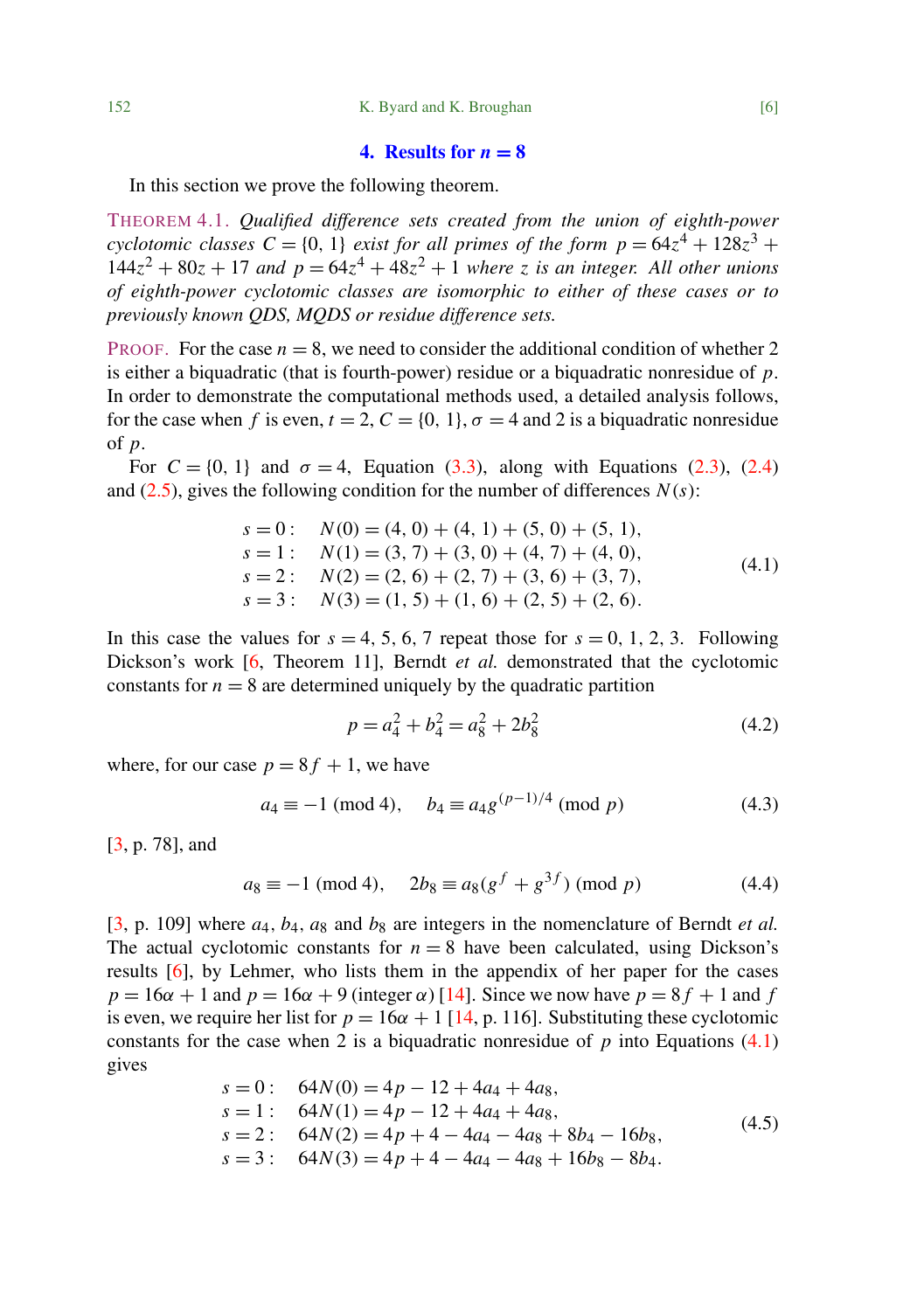[7] Qualified difference sets 153

(Note that in her paper, Lehmer instead uses the symbols *x*, *y*, *a*, *b*, where  $x = -a_4$ ,  $a = -a_8$ ,  $2y = b_4$  and  $b = b_8$ .) Now, if all values  $N(s)$  are equal then a QDS will result. Putting this restriction on the equations in [\(4.5\)](#page-5-1) gives

<span id="page-6-0"></span>
$$
b_4 = 2b_8, a_4 + a_8 = 2.
$$
 (4.6)

Combining [\(4.6\)](#page-6-0) and [\(4.2\)](#page-5-2), and setting  $x = -a_4$  and  $2y = b_4$  for ease of notation, gives

<span id="page-6-1"></span>
$$
p = x2 + 8x + 8 \t x \equiv 1 \text{ (mod 4)},
$$
  
\n
$$
y2 = 2 + 2x \t (4.7)
$$

and hence  $p = 64z^4 + 128z^3 + 144z^2 + 80z + 17$  as in the statement of Theorem [4.1.](#page-5-3) Now, under the conditions in Equation [\(4.2\)](#page-5-2), 2 is always a biquadratic nonresidue of *p* of the form in Equation [\(4.7\)](#page-6-1) by the following analysis. Equation (4.7) gives  $y^2 =$  $2(x + 1)$ , but since  $x \equiv 1 \pmod{4}$  then we have  $y^2 = 4(2\eta + 1)$  where  $2\eta + 1$  must be an odd square. Substituting this into Equation [\(4.2\)](#page-5-2) means that  $p = x^2 + [4(2\eta + 1)]^2$ , and so, since the representation of  $p = 8f + 1 \equiv 1 \pmod{4}$  as the sum of two squares is unique up to order and sign, *p* cannot be represented in the form  $p = x^2 + 64\eta_1^2$  for integer  $\eta_1$ . Therefore 2 must be a biquadratic nonresidue of p by a known theorem on biquadratic reciprocity (see, for example, Mollin  $[16,$  Corollary 5.71]) and as a result we shall always obtain values for  $N(s)$  as given by the equations in [\(4.5\)](#page-5-1). The sequence of primes of this form starts  $p = 17, 433, 2801, 10193, 60017, \ldots$ 

The values of those primitive roots that can be used to generate the QDS are determined by the condition  $b_4 = 2b_8$  from [\(4.6\)](#page-6-0). Substituting the values of  $b_4$  and  $b_8$  from  $(4.3)$  and  $(4.4)$  into  $(4.6)$  and rearranging gives

<span id="page-6-4"></span>
$$
a_8\mu^2 - a_4\mu + a_8 \equiv 0 \pmod{p} \tag{4.8}
$$

where  $\mu = g^f$ . This quadratic congruence for  $\mu$  can be demonstrated to give

<span id="page-6-2"></span>
$$
(2a_8\mu - a_4)^2 \equiv a_4^2 - 4a_8^2 \pmod{p}.
$$
 (4.9)

Congruence [\(4.9\)](#page-6-2) reduces to a simple calculation of the squares  $(2a_8\mu - a_4)^2$ , which can then be used to calculate the values of  $\mu = g^f$  that lead to the condition  $b_4 = 2b_8$ , and hence those primitive roots *g* that give QDS for  $n = 8$ ,  $\sigma = 4$ ,  $C = \{0, 1\}$  and  $p = x^2 + 8x + 8$  ( $x \equiv 1 \pmod{4}$ ). For the converse, assume that we have a prime of the form given in [\(4.7\)](#page-6-1). We can write  $p = (x + 2)^2 + 2y^2$  and so, by uniqueness and [\(4.2\)](#page-5-2),  $b^2 = y^2$  and so  $(x + 2)^2 = a^2$ , where  $a = -a_8$ . Therefore  $x + 2 = \pm a$ , which combined with the condition  $x \equiv a \equiv 1 \pmod{4}$  means that  $x + a = -2$  and so the second of the equations in [\(4.6\)](#page-6-0) is satisfied. Now since  $x + a + 2 = 0$ , we have  $a = -(x + 2)$  so we can write

<span id="page-6-3"></span>
$$
x^{2} - 4a^{2} = -[x^{2} + 2(x^{2} + 8x + 8)] = -(x^{2} + 2p) \equiv -x^{2} \pmod{p}.
$$
 (4.10)

However,  $\left(\frac{-1}{p}\right) = 1$  where  $\left(\frac{-1}{p}\right)$  is the Legendre symbol, since  $p \equiv 1 \pmod{4}$ . Combining this with [\(4.10\)](#page-6-3) means that  $x^2 - 4a^2$  (that is  $a_4^2 - 4a_8^2$ ) is a square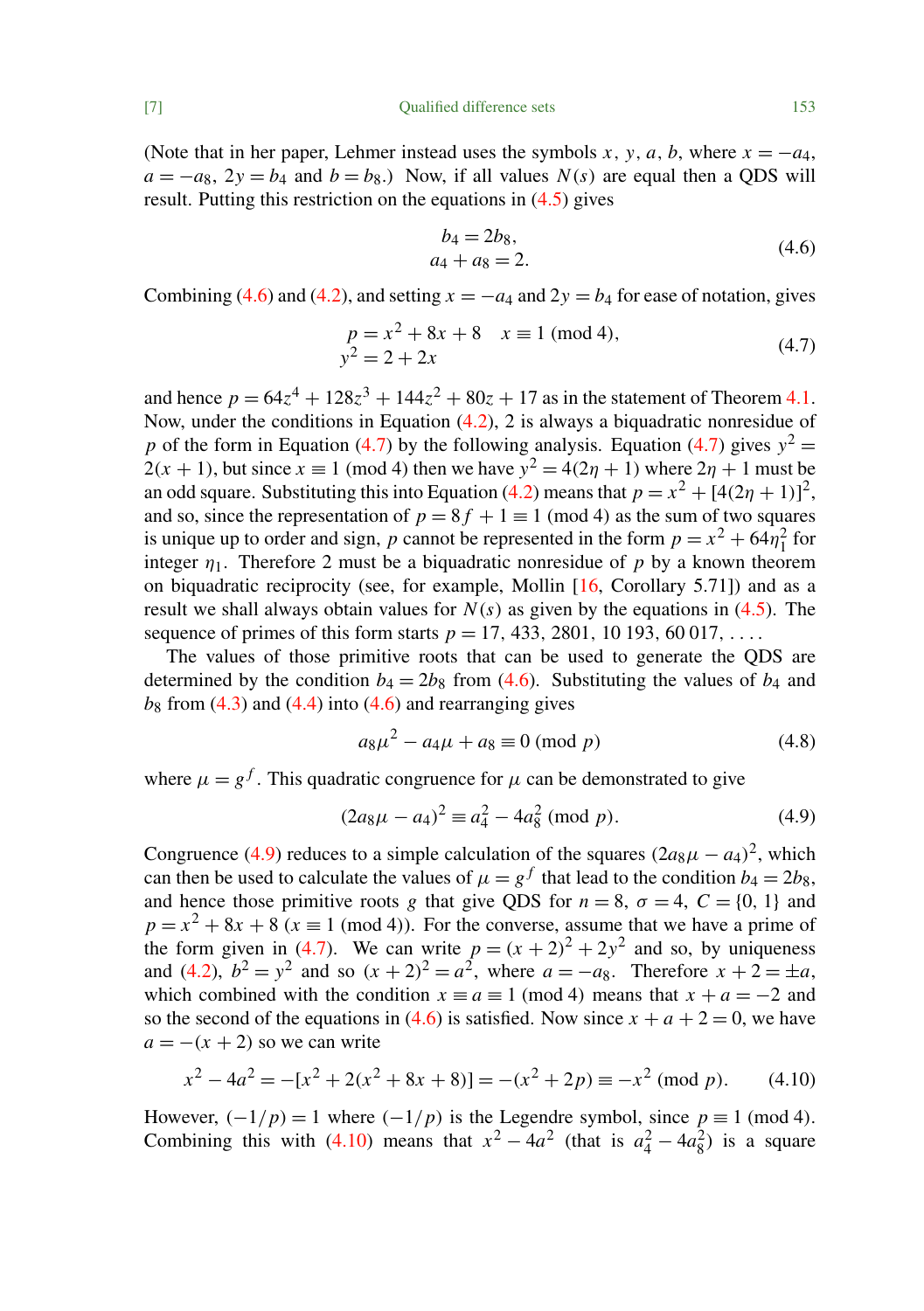modulo  $p$  and so congruence  $(4.9)$  always has a solution and so there is always a QDS of the current form under the conditions in [\(4.7\)](#page-6-1).

A similar analysis for the case when 2 is a biquadratic residue of *p* leads to another family of QDS. Here we have

<span id="page-7-0"></span>
$$
b_4 = 2b_8, a_4 + a_8 = -2
$$
 (4.11)

which, it can be proved, gives a QDS for all primes of the form

$$
p = x2 - 8x + 8, \quad x \equiv 1 \text{ (mod 4)},
$$
  
\n
$$
y2 = 2 - 2x
$$
\n(4.12)

and hence  $p = 64z^4 + 48z^2 + 1$  as in the statement of Theorem [4.1.](#page-5-3) Because  $b_4 = 2b_8$ from  $(4.11)$ , the primitive root *g* is calculated exactly in the same manner as for when 2 is a biquadratic nonresidue, using  $(4.9)$ . In this case the sequence of primes starts  $p = 113, 1217, 41201, 84673, 644801...$  The proof of Theorem [4.1](#page-5-3) is  $\Box$ complete.  $\Box$ 

The well known conjectures of Hardy and Littlewood [\[8\]](#page-11-15) and their vast generalization by Bateman and Horn [\[1\]](#page-11-16) can be used to estimate the number of primes of the form

$$
p = f(z) = 64z^4 + 128z^3 + 144z^2 + 80z + 17 \quad \text{or} \quad p = 64z^4 + 48z^2 + 1
$$

which occur in the statement of Theorem [4.1](#page-5-3) above. In the case of the first polynomial  $f(z)$  the conjecture takes the following explicit form:

$$
Q(x) = #\{n \le x \mid f(n) \text{ is prime}\},
$$
  

$$
Q(x) \sim C_f/4 \int_2^x \frac{dt}{\log t} \text{ where}
$$
  

$$
C_f = \prod_{p \equiv 1 \pmod{8}} \left(1 - \frac{1}{p}\right) \left(1 - \frac{4}{p}\right) \cdot \prod_{p \not\equiv 1 \pmod{8}} \left(1 - \frac{1}{p}\right).
$$

An evaluation of  $C_f/4$  using 10 000 primes gave a value 1.337 92. A more complete set of evaluations is listed in Table [1.](#page-8-0)

Note that we have used the property, derived heuristically, that  $f(z)$  has four solutions modulo a prime *p* if and only if  $p \equiv 1 \pmod{8}$ .

When we made an explicit count of the number of prime values  $p = f(n)$  up to  $n = 10<sup>5</sup>$  and divided this by the number predicted by Bateman–Horn we obtained the ratio 0.901, showing a degree of feasibility for the conjecture in this case. A set of four evaluations is listed in Table [1.](#page-8-0)

For brevity, the rest of the results for  $n = 8$  are given without the detailed computational proofs. As noted in Theorem [4.1](#page-5-3) some of these are simply redefinitions of known QDS or MQDS. The list of QDS discovered for  $n = 8$  is given in Table [2.](#page-8-1) For each case in the table, except for  $C = \{0, 1\}$ , any primitive root *g* can be used to generate the set.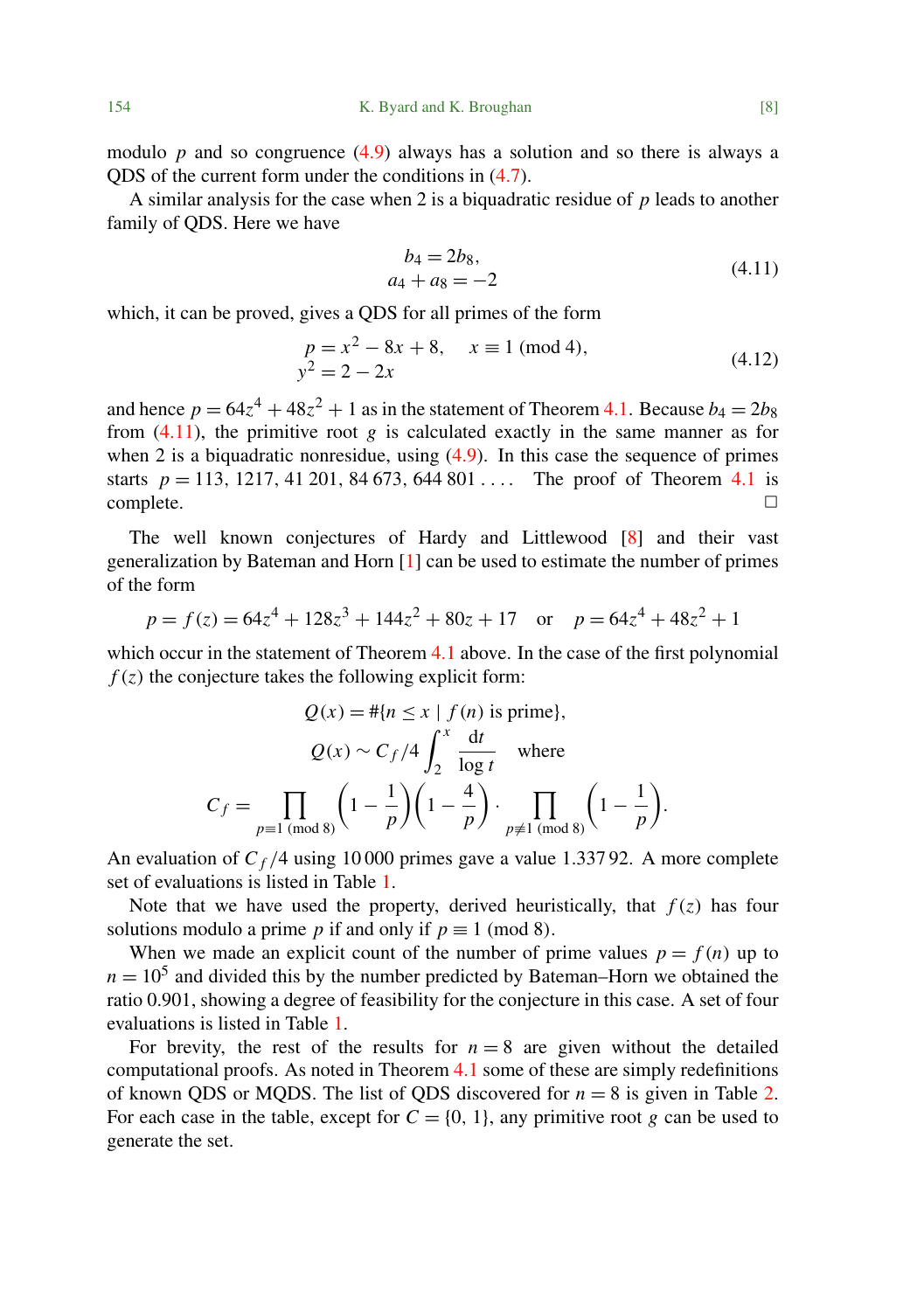[9] Qualified difference sets 155

<span id="page-8-0"></span>

|        | Primes Coefficient $x$ |        | Actual/Bateman-Horn |
|--------|------------------------|--------|---------------------|
| 10000  | 1.33792                |        | 99 997 0.901 38     |
| 11 000 | 1.338.66               | 99.998 | 0.90137             |
| 12000  | 1.339.17               | 99 999 | 0.90136             |
| 13 000 | 1.338.85               |        | 100 000 0.901 35    |

TABLE 1. Evaluation of Bateman–Horn predictions for primes of the form  $p = 64z^4 + 128z^3 + 144z^2 +$  $80z + 17$ .

TABLE 2. List of parameters of QDS and MQDS composed of unions of cyclotomic classes for *n* = 8.

<span id="page-8-1"></span>

|                | C                  | $\boldsymbol{p}$                                          | $\sigma$       | Comments                                      |
|----------------|--------------------|-----------------------------------------------------------|----------------|-----------------------------------------------|
| Even           | ${0, 1}$           | $x^2 + 8x + 8$<br>$x \equiv 1 \pmod{4}$<br>$y^2 = 2 + 2x$ | 4              | New family of QDS;<br>g determined by $(4.8)$ |
| Even           | $\{0, 1\}$         | $x^2-8x+8$<br>$x \equiv 1 \pmod{4}$<br>$y^2 = 2 - 2x$     | $\overline{4}$ | New family of QDS;<br>g determined by $(4.8)$ |
| Even<br>or odd | $\{0, 4\}$         | $16\alpha^2 + 1$<br>integer $\alpha$                      | 2, 6           | Isomorphic to QRDS<br>with $n = 4$            |
| Even<br>or odd | $\{0, 4\}_0$       | $16\alpha^2 + 9$<br>integer $\alpha$                      | 2, 6           | Isomorphic to MQRDS<br>with $n = 4$           |
| Even<br>or odd | $\{0, 2, 4, 6\}$   | $8\alpha + 1$<br>integer $\alpha$                         |                | 1, 3, 5, 7 Isomorphic to QRDS<br>with $n=2$   |
| Even<br>or odd | $\{0, 2, 4, 6\}_0$ | $8\alpha + 1$<br>integer $\alpha$                         |                | 1, 3, 5, 7 Isomorphic to MQRDS<br>with $n=2$  |

# 5. Results for  $n = 4$ ,  $n = 6$  and  $n = 10$

An exhaustive computer search for QDS created from unions of cyclotomic classes was also completed for  $n = 4$ , 6 and 10. The results are discussed in this section. For  $n = 4$  and  $n = 6$  the following theorem applies.

THEOREM 5.1. *A modified difference set created from the unions of sixth-power cyclotomic classes*  $C = \{0, 1\}$  *exists for p* = 13*. All other unions of fourth-power and sixth-power cyclotomic classes are isomorphic to previously known QDS, MQDS or residue difference sets.*

The results for the cases  $n = 4$  and  $n = 6$  are given in Table [3.](#page-9-0) In the case  $n = 10$  we have the following theorem.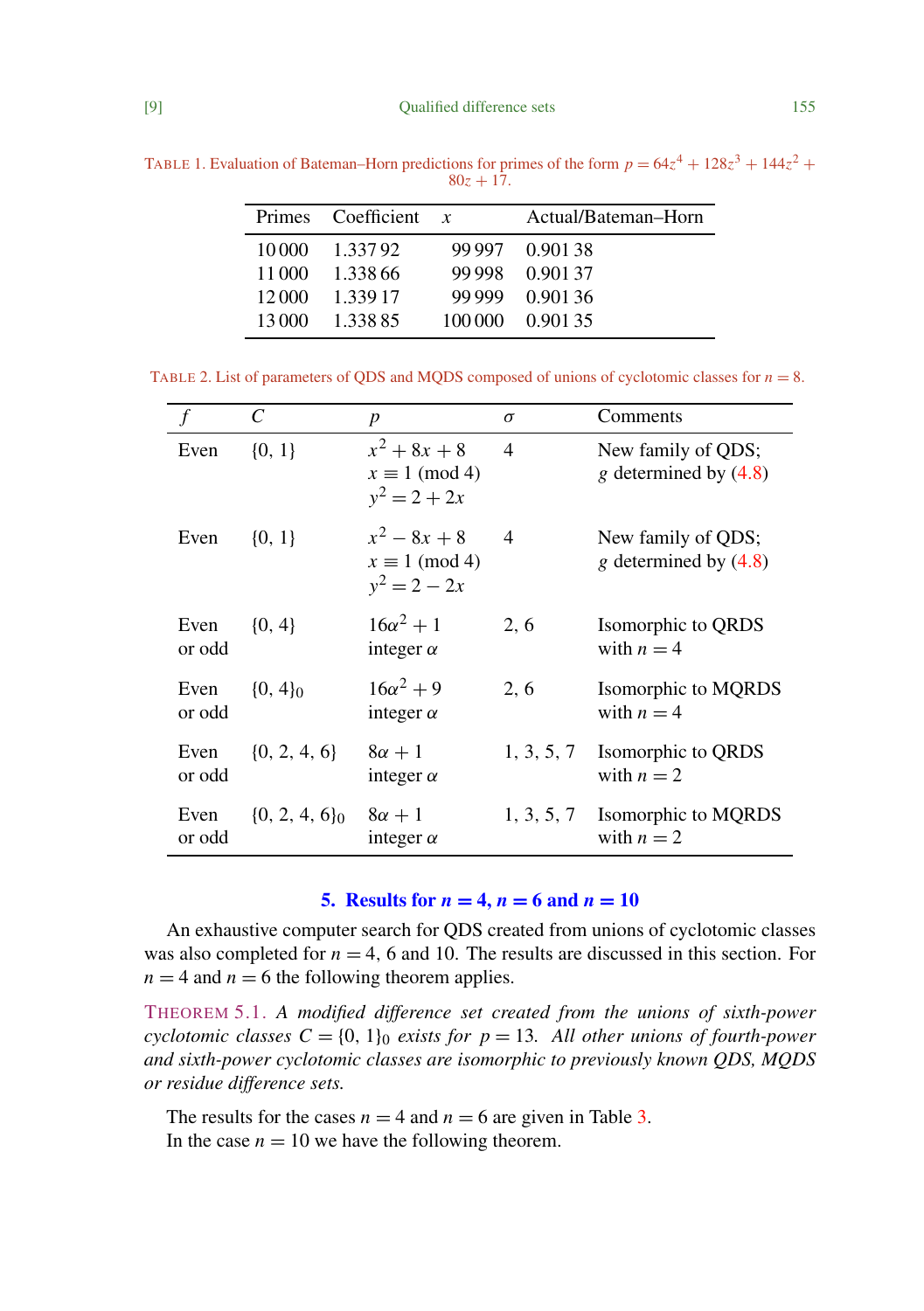<span id="page-9-0"></span>

| $\boldsymbol{n}$ | $\mathcal{f}$  | $\mathcal{C}_{0}^{0}$ | $\boldsymbol{p}$                   | $\sigma$ | Comments                                                      |
|------------------|----------------|-----------------------|------------------------------------|----------|---------------------------------------------------------------|
| 4                | Even<br>or odd | ${0, 2}$              | $4\alpha + 1$<br>integer $\alpha$  | 1, 3     | Isomorphic to QRDS<br>with $n=2$                              |
| 4                | Even<br>or odd | $\{0, 2\}_0$          | $4\alpha + 1$<br>integer $\alpha$  | 1, 3     | Isomorphic to MQRDS<br>with $n=2$                             |
| 6                | Even           | $\{0, 1\}_0$          | 13                                 | 3        | Single case                                                   |
| 6                | Even           | $\{0, 2, 4\}$         | $12\alpha + 1$<br>integer $\alpha$ | 1, 3, 5  | Isomorphic to QRDS<br>with $n=2$                              |
| 6                | Even           | $\{0, 2, 4\}_0$       | $12\alpha + 1$<br>integer $\alpha$ | 1, 3, 5  | Isomorphic to MQRDS<br>with $n=2$                             |
| 6                | Odd            | $\{0, 2, 4\}$         | $12\alpha + 3$<br>integer $\alpha$ | 2, 4     | Isomorphic to residue<br>difference set with $n = 2$          |
| 6                | Odd            | $\{0, 2, 4\}_0$       | $12\alpha + 3$<br>integer $\alpha$ | 2, 4     | Isomorphic to modified residue<br>difference set with $n = 2$ |

TABLE 3. List of parameters of ODS and MODS composed of unions of cyclotomic classes for  $n = 4$ and  $n = 6$ .

THEOREM 5.2. *Modified residue difference sets created from the unions of tenthpower cyclotomic classes*  $C = \{0, 2\}$  *and*  $C = \{0, 1, 2, 6\}$  *exist for*  $p = 41$ *. All other unions of tenth-power cyclotomic classes are isomorphic to previously known QDS, MQDS or residue difference sets.*

The investigation for  $n = 10$  revealed similar results to  $n = 6$  and are shown in Table [4.](#page-10-2) In addition to previously known systems, we have two single cases of MQDS for  $n = 10$ ,  $p = 41$ ,  $f = 4$  and  $\sigma = 5$ , namely  $t = 2$ ,  $C = \{0, 2\}_0$ , and  $t = 4$ ,  $C = \{0, 1, 2, 6\}_0$ . In the configuration for  $t = 4$  any primitive root can be used to generate the MQDS. In the case  $t = 2$ , however, the choice of primitive root is important. In the case  $C = \{0, 2\}$  we need to use a primitive root g such that  $\text{ind}_g 2 \equiv 1$ or 4 (mod 5).

## 6. Summary

This article describes an exhaustive search for QDS and MQDS composed of unions of cyclotomic classes for powers  $n = 4, 6, 8$  and 10. For each value of *n* studied, some cases were discovered that are simply equivalent to known systems, including ORDS, MORDS and difference sets. In the case  $n = 4$ , no new systems were found. However, there were positive new results for  $n = 6$ , 8 and 10. In the case  $n = 6$  an isolated system for  $p = 13$  was found, and for  $n = 10$ , two MQDS, both for  $p = 41$ were discovered, one consisting of a union of two cyclotomic classes and another of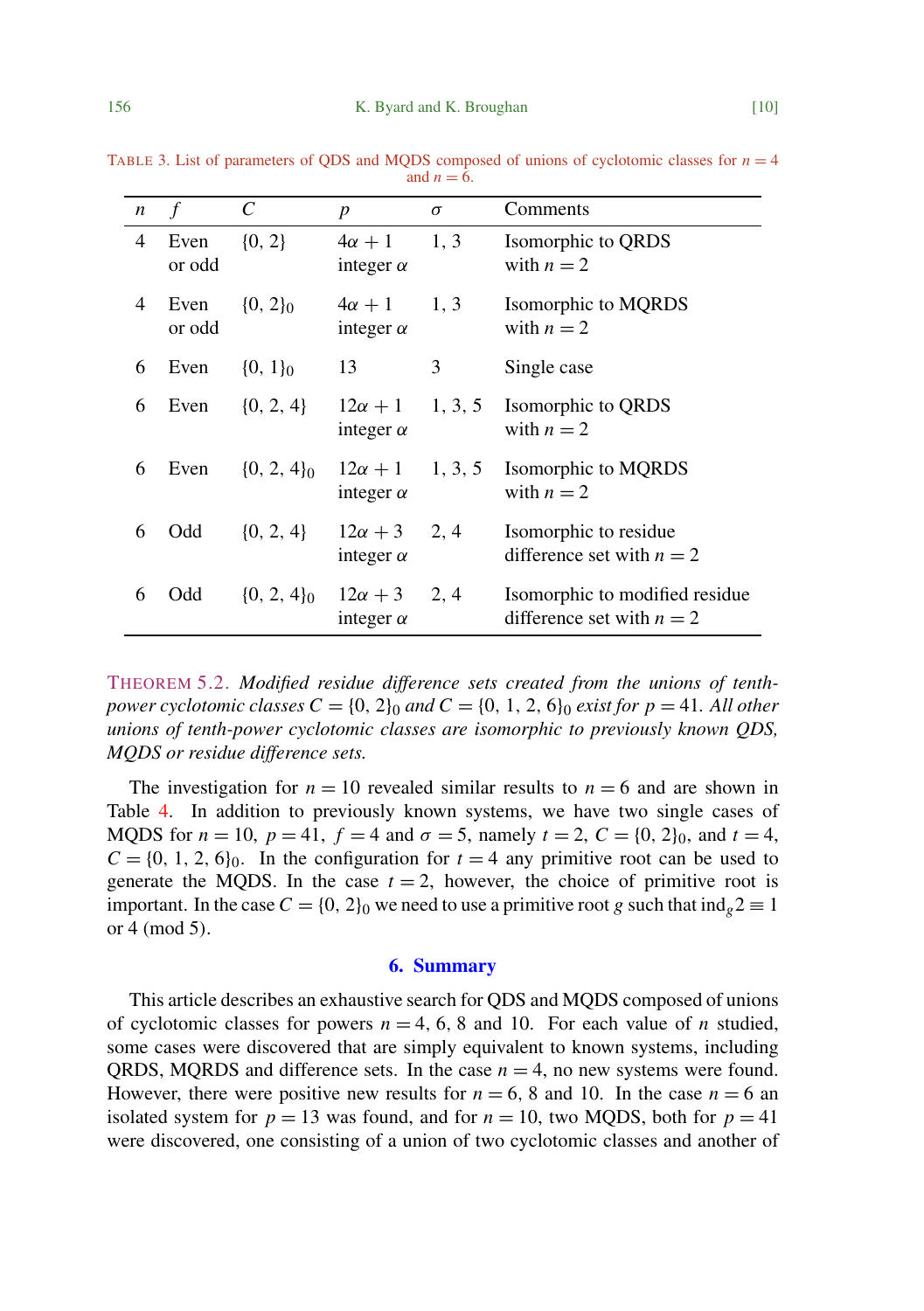|      | C                     | $\boldsymbol{p}$                              | $\sigma$      | Comments                                                                   |
|------|-----------------------|-----------------------------------------------|---------------|----------------------------------------------------------------------------|
| Even | $\{0, 2\}_0$          | 41                                            | 5             | Single case with $g$ chosen such<br>that $ind_{g} 2 \equiv 1$ or 4 (mod 5) |
| Even | $\{0, 1, 2, 6\}_0$    | 41                                            | 5             | Single case                                                                |
| Even | $\{0, 2, 4, 6, 8\}$   | $20\alpha + 1$<br>integer $\alpha$            | 1, 3, 5, 7, 9 | Isomorphic to QRDS<br>with $n = 2$                                         |
| Even | $\{0, 2, 4, 6, 8\}_0$ | $20\alpha + 1$<br>integer $\alpha$            | 1, 3, 5, 7, 9 | Isomorphic to MQRDS<br>with $n = 2$                                        |
| Odd  | $\{0, 2, 4, 6, 8\}$   | $20\alpha + 3$<br>integer $\alpha$            | 2, 4, 6, 8    | Isomorphic to residue<br>difference set with $n = 2$                       |
| Odd  | $\{0, 2, 4, 6, 8\}_0$ | $20\alpha + 3$ 2, 4, 6, 8<br>integer $\alpha$ |               | Isomorphic to modified residue<br>difference set with $n = 2$              |

<span id="page-10-2"></span>TABLE 4. List of parameters of ODS and MODS composed of unions of cyclotomic classes for  $n = 10$ .

four cyclotomic classes. In the two-class case, the choice of  $ind_{\varrho} 2$  is important. In the case  $n = 8$ , two entire families of QDS were discovered, the first for all primes of the form  $p = 64z^4 + 128z^3 + 144z^2 + 80z + 17$  and the second for all primes of the form  $p = 64z^4 + 48z^2 + 1$  where *z* is an integer in each case.

#### Acknowledgements

The authors would like to thank Dr Shaun Cooper and Professor Ron Evans for their help with this article.

### Appendix A. Complementary QDS

Consider a QDS *R* composed of the union of cyclotomic classes derived from  $C = \{c_1, c_2, \ldots\}$ . Let  $A(i)$  be a binary  $(0, 1)$  array, defined such that

<span id="page-10-0"></span>
$$
A(i) = 1 \quad \text{if } i \in R,
$$
  
\n
$$
A(i) = 0 \quad \text{if } i \notin R.
$$
\n(A.1)

Now define another binary  $(0, 1)$  array,  $G(j)$  such that

<span id="page-10-3"></span>
$$
G(j) = 1 \quad \text{if } j \in mR,
$$
  
\n
$$
G(j) = 0 \quad \text{if } j \notin mR.
$$
\n(A.2)

By the properties of a QDS we have

<span id="page-10-1"></span>
$$
\sum_{i=0}^{p-1} A(i)G(i+j) = \begin{cases} N_0 & \text{if } j \equiv 0 \pmod{p}, \\ \lambda & \text{if } j \not\equiv 0 \pmod{p} \end{cases}
$$
 (A.3)